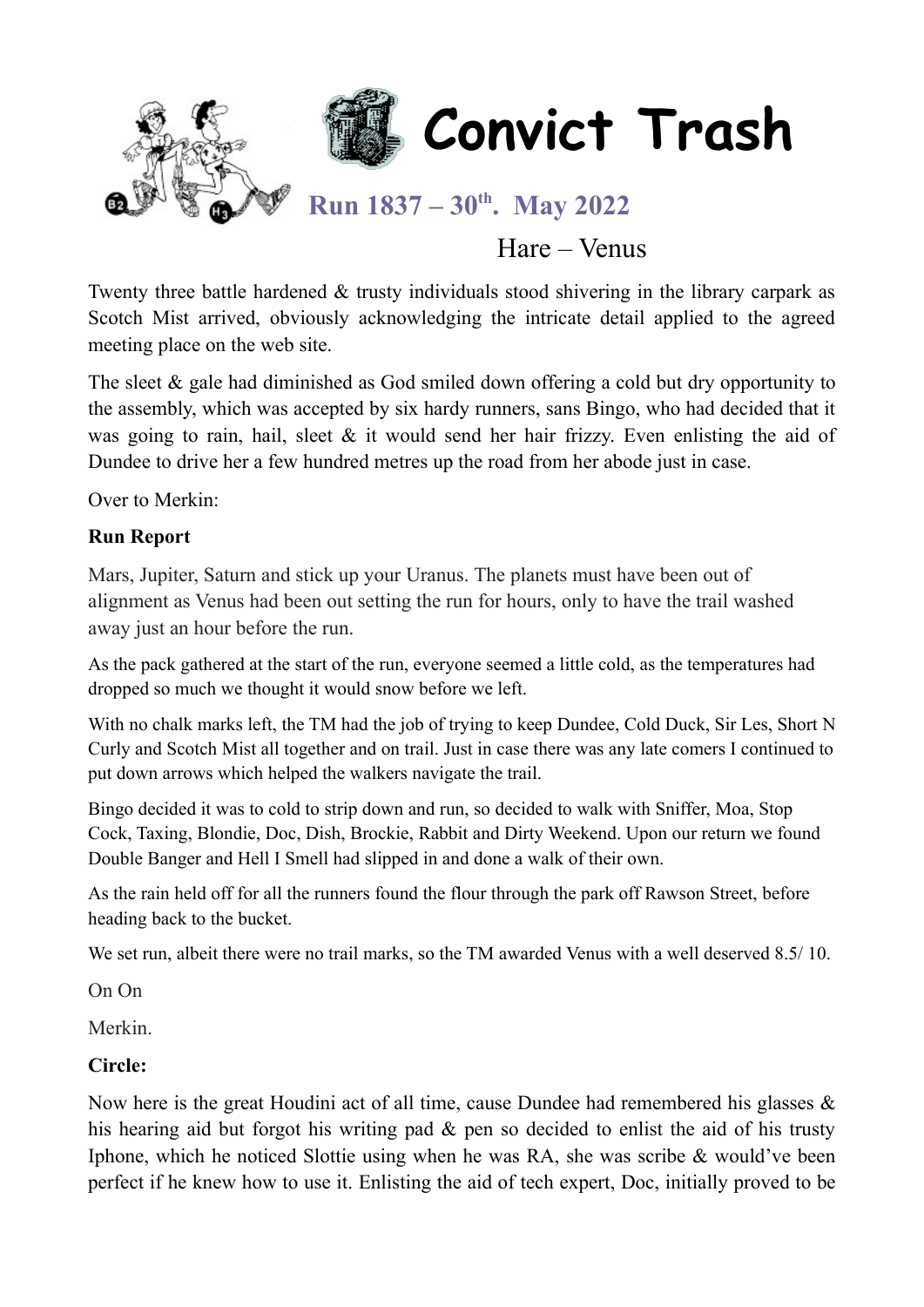of no assistance cause it was an Iphone but, perseverance & good luck noticing he had an app that said press here if wanting to tape a Hash meeting, won out. So here goes:

Welcome to Run 1838 (should've been 1837) of the esteemed Hash House Harriers, Hare was Venus Run Reporter is not Short & Curly but Merkin he does anything for a free drink, which means he reckons he forgets to nominate anyone.

He suggested he nominated S & C because she was only one of three that completed the whole run but then realised he would've missed a free beer. Venus had spent three hours setting the run, which didn't have any arrows but she was rugged up to the nines (from where does that term eminate? Can you be dressed to the tens?) & that was to imply she did what she said, which took her three hours (lots of bloody threes here).

Then there was heaps of women talking in high pitch, which meant I haven't a clue as to what the gaggle was about but someone suggested they actually saw some flour somewhere, which added tenure to the previous assertion.

Lots of hills to upset Dundee, saw flour again, headed home, a couple shortcutted – Sir Les probably did cause he does it every week but to insinuate Dundee also shortcutted was an untruth as the route he took was about the same length as the trail.

Gave the run 8.5 out of 10.

Rabbit then gave an expert presentation on how to use flour in a bottle to set runs at times of rain & sleet to which there was much astonishment & studying of the elite arrow she placed at our feet, using the said bottle. Doc immediately gave an assertion that this would be the future of all run setting & we should patent the device in case other Hash groups stole the idea.

Then, of course, the chefs in the group had to enquire as to the type & standard of flour to be used because you can't use the incorrect grade or something, heaps of giggling.

Doc then called everyone to order & started to talk about the suburb, which had been done to death over the past couple of years so he talked about Paddy Melon or someone.

Any birthdays & Goldie said never again, which placed her in an elite group of two.

Then on to Pricks:

### **Prick of the Week**

**Bingo** was nominated by Duck for suggesting she had to help Dundee put his pants on, which is against her usual act of removing them. Much laughing ensued.

**Dirty** was nominated by Doc for suggesting it was always harder the first time you put it in, which obviously had nothing to do with her homogenous sex life but had something to do with her phone. That does suggest that she must keep it on vibrator all the time, but don't know about the first time bit, maybe at first it needs lubrication.

**Dundee** was then nominated by Duck for no bloody idea cause he never explained it except mentioning something about Bingo's knickers, when we all know she doesn't wear any.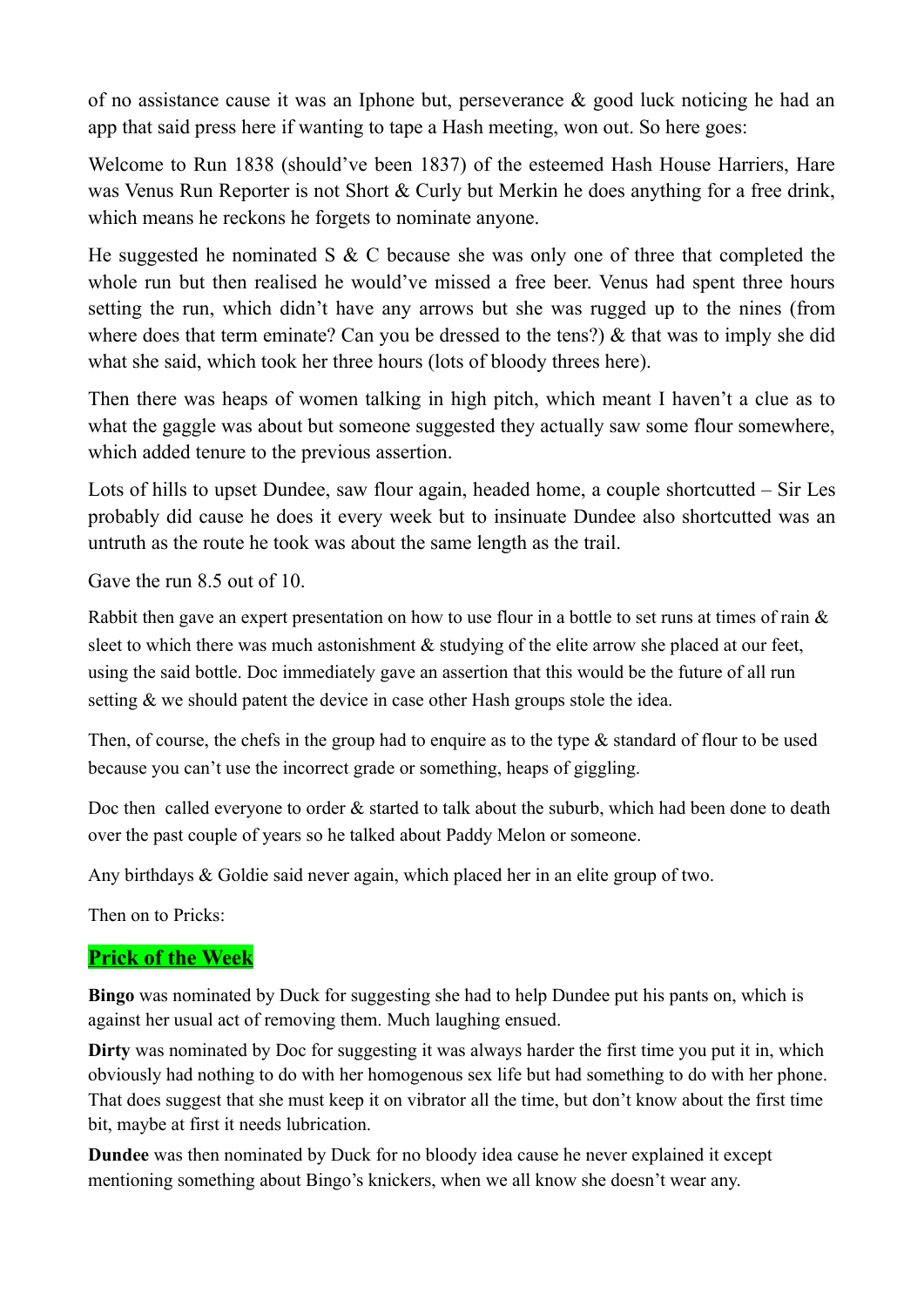Dirty then wanted to nominate Grewsome for suggesting the women arrived on broomsticks or something but he wasn't there so he'll probably cop it next week.

## Winners – **Dirty & Dundee**

#### **Apres Circle:**

**Scotch Mist** began a rant about her poor suffering husband over his inability to overcome something she called "manflu". Apparently he has a runny nose, which requires constant nasal snot removal causing her great anguish during the sleeping hours & removal from the partnership sleeping device (bed). Now, being a female, she obviously has no knowledge of how debilitating "manflu" can be, causing the recipient much anguish & possible fatal consequences. The only possible solution is constant nasal snot removal, which, apparently doesn't apply to those affected by "girlflu".

I'm not worried about repercussions to this post as she doesn't read the Trash.

#### **Possible Events Calendar**

## **B2H3 Events Diary (Proposed)**

AGPU - 18th March 2023 Sutherland to Surf -  $17<sup>th</sup>$  July Xmas in July -  $29<sup>th</sup>$  July 1850 Gold Rush Run - 29<sup>th</sup> August Pub Crawl -  $16^{th}$  September

Check the Web Page: <https://www.botanybayh3.com/>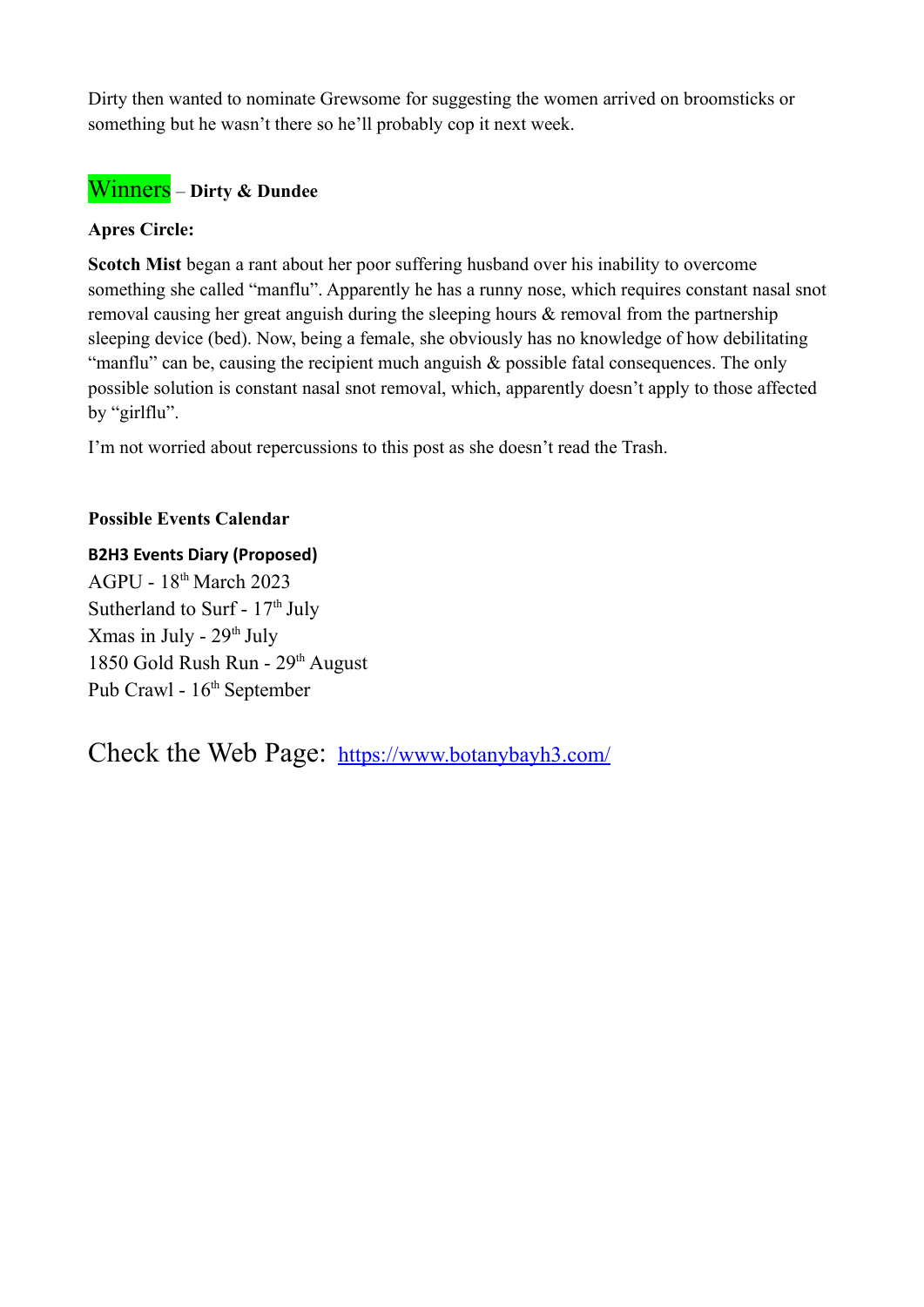# **Jokes**

**A man joined a very exclusive nudist colony. On his first day he took off his clothes and started to wander around the area. A gorgeous petite blonde walked by, and the man immediately got an erection.**

**The woman noticed his erection, came over to him and asked, 'did you call for me?' The man replied, 'No, what do you mean?'**

**She said, 'You must be new here. Let me explain. It's a rule here that if you get an erection, it implies you called for me.' Smiling, she led him to the side of the swimming pool, laid down on a towel, pulled him to her and happily let him have his way with her.**

**Later, the man continued to explore the colony's facilities. He entered the sauna and as he sat down, he farted.**

**Within seconds a huge, hairy man lumbered out of the steam room toward him.**

**'Did you call for me? ' asked the hairy man. 'No, what do you mean?' replied the newcomer.. 'You must be new' answered the hairy man. 'It's a rule that if you fart, it implies that you called for me.' The huge man easily spun him around, put him over a bench and had his way with the newcomer. The newcomer staggered back to the colony office where he was greeted by a smiling, naked receptionist, 'May I help you?' she asked.**

**'Here's my membership card. You can have the key back and you can keep the \$500 membership fee.' 'But, Sir,' she replied, 'you've only been here a few hours. You haven't had a chance to see all our facilities.'**

**'Listen lady, I'm 68 years old. I only get an erection once a month, but I fart 15 times a day. I'm outta here.**

**Ford has announced plans to acquire French automaker Renault and engineering teams have already joined forces to create the perfect small car for women.**

**Mixing the Renault 'Clio' and the Ford 'Taurus' they have designed the 'Clitaurus'. It comes in pink and the average male car thief won't be able to find it - let alone turn it on - even if someone tells him where it is and how to do it.**

**Rumor has it though, that it leaks transmission fluid once a month and can be a real bitch to start in the morning!**

**Some have reported that on cold winter mornings, when you really need it, you can't get it to turn over.**

**New models are initially fun to own, but very costly to maintain, and horribly expensive to get rid of. Used models may initially appear to have curb appeal and a low price, but eventually have an increased appetite for fuel, and the curb weight typically increases with age. Manufacturers are baffled as to how the size of the trunk increases, but say that the paint may just make it LOOK bigger This model is not expected to reach collector status. Most owners find it is best to lease one, and replace it as needed.**

**As an addendum to the above , Rachel Riley, the genius on Nine out of Ten Cats does Countdown , reckons the female clitoris is ten centimetres long, about the same length as Duck's penis, which he only sees if he's looking in the mirror.**

## **An elephant asked a camel, "Why are your breasts on your back?"**

**'Well,' said the camel, 'I think that's an entirely inappropriate question for somebody whose dick is on his face.'**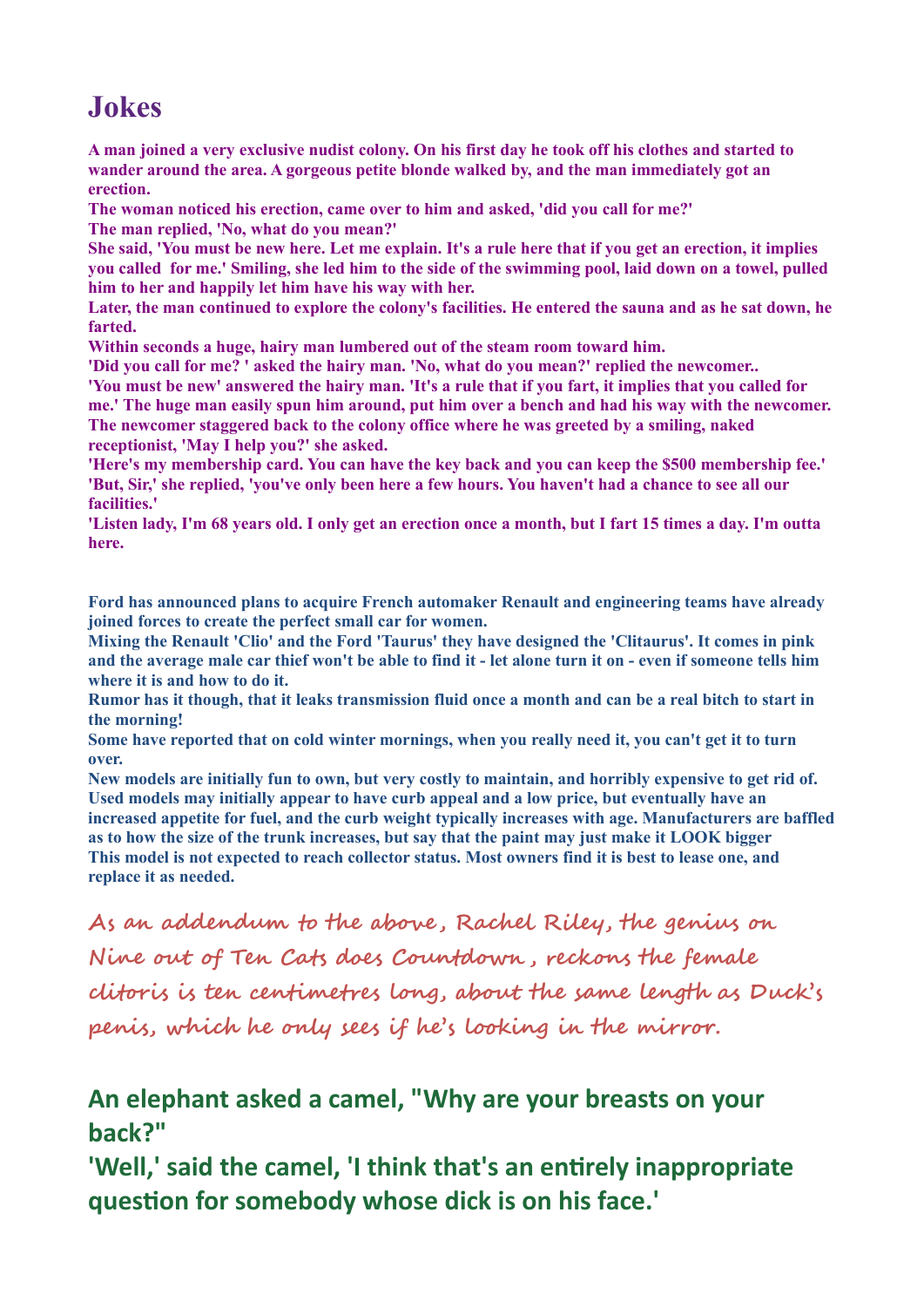**I went to the doctor's office the other day and found out that my new doctor is a young female and drop-dead gorgeous!**

**I was embarrassed, but she said, "Don't worry, I'm a Professional - I've seen it all before. Just tell me what's wrong and I'll "check it out."**

**I said "My wife thinks my penis tastes funny."**

**A professor at the University of Queensland was giving a lecture on Paranormal Studies. To get a feel for his audience, he asks, 'How many people here believe in ghosts?'**

**About 90 students raise their hands.**

**Well, that's a good start. Out of those who believe in ghosts, do any of you think you have seen a ghost?'**

**About 40 students raise their hands. That's really good. I'm really glad you take this seriously. Has anyone here ever talked to a ghost?'**

**About 15 students raise their hand. Has anyone here ever touched a ghost?'**

**Three students raise their hands. That's fantastic. Now let me ask you one question further...Have any of you ever made love to a ghost?'**

**Way in the back, Ahmed raises his hand.**

**The professor takes off his glasses and says 'Son, all the years I've been giving this lecture, no one has ever claimed to have made love to a ghost. You've got to come up here and tell us about your experience.'**

**The Middle Eastern student replied with a nod and a grin, and began to make his way up to the podium.**

**When he reached the front of the room, the professor asks, 'So, Ahmed, tell us what it's like to have sex with a ghost?'**

**Ahmed replied, "Oh shit, from way back there I thought you said Goats."**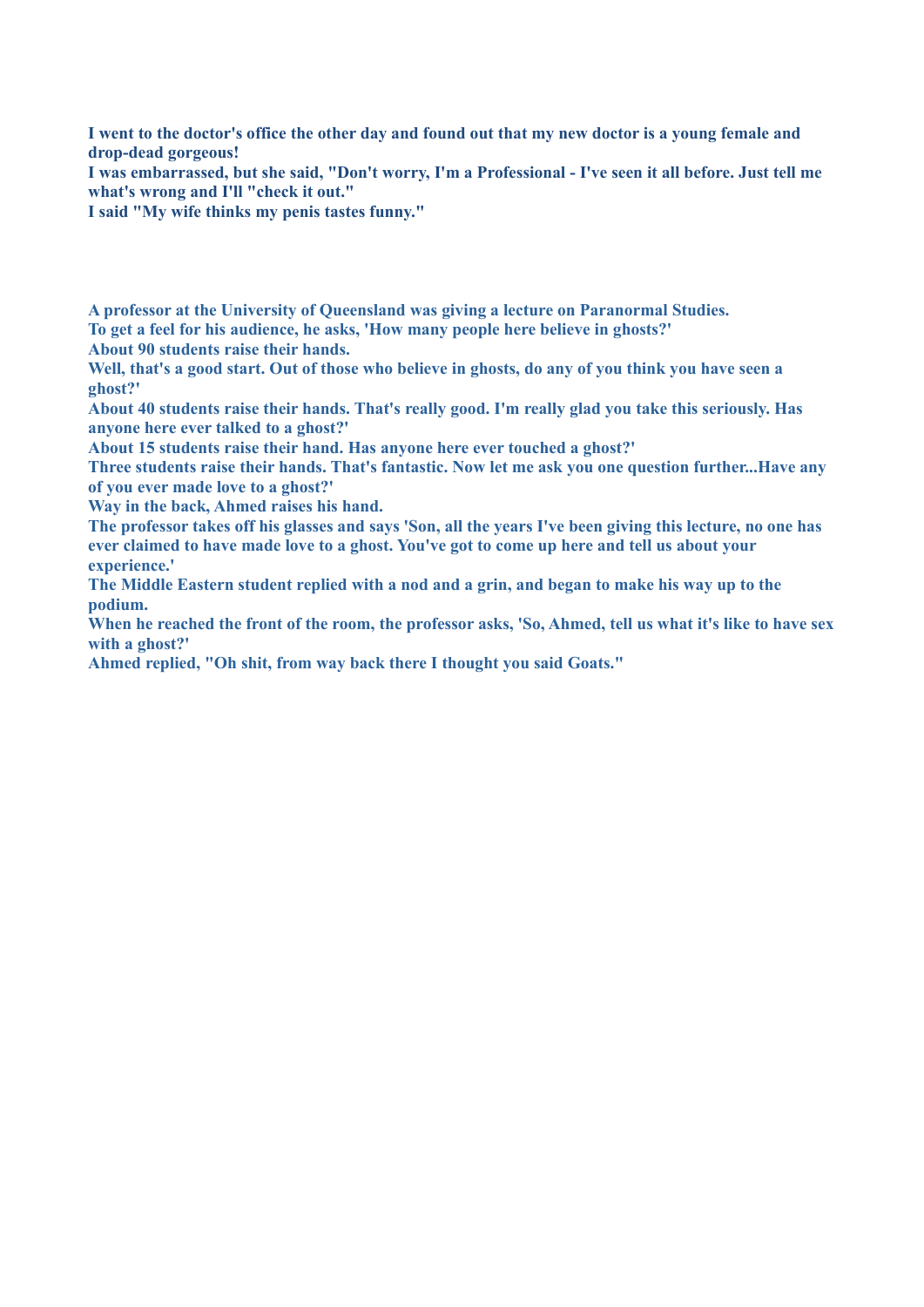

**The 'MUST HAVE' Rugby shirt ...... for all Rugby Lovers**

# **It has been announced that the police are going to be allowed to use**

water cannons on rioters.

They are putting some Persil in to stop the coloureds running. Two Muslims have crashed a speedboat into the Thames barrier in London .

Police think it might be the start of Ram-a-dam.

Following the riots in Tottenham, it's important to remind ourselves that not all black people are stereotypical thieves and arsonists.

The vast majority are drug dealers and rapists.

Ngogo Mwambi has to travel 5 miles every day for fresh water, 7 miles every day for food &10 miles every day for medicine for him & his family.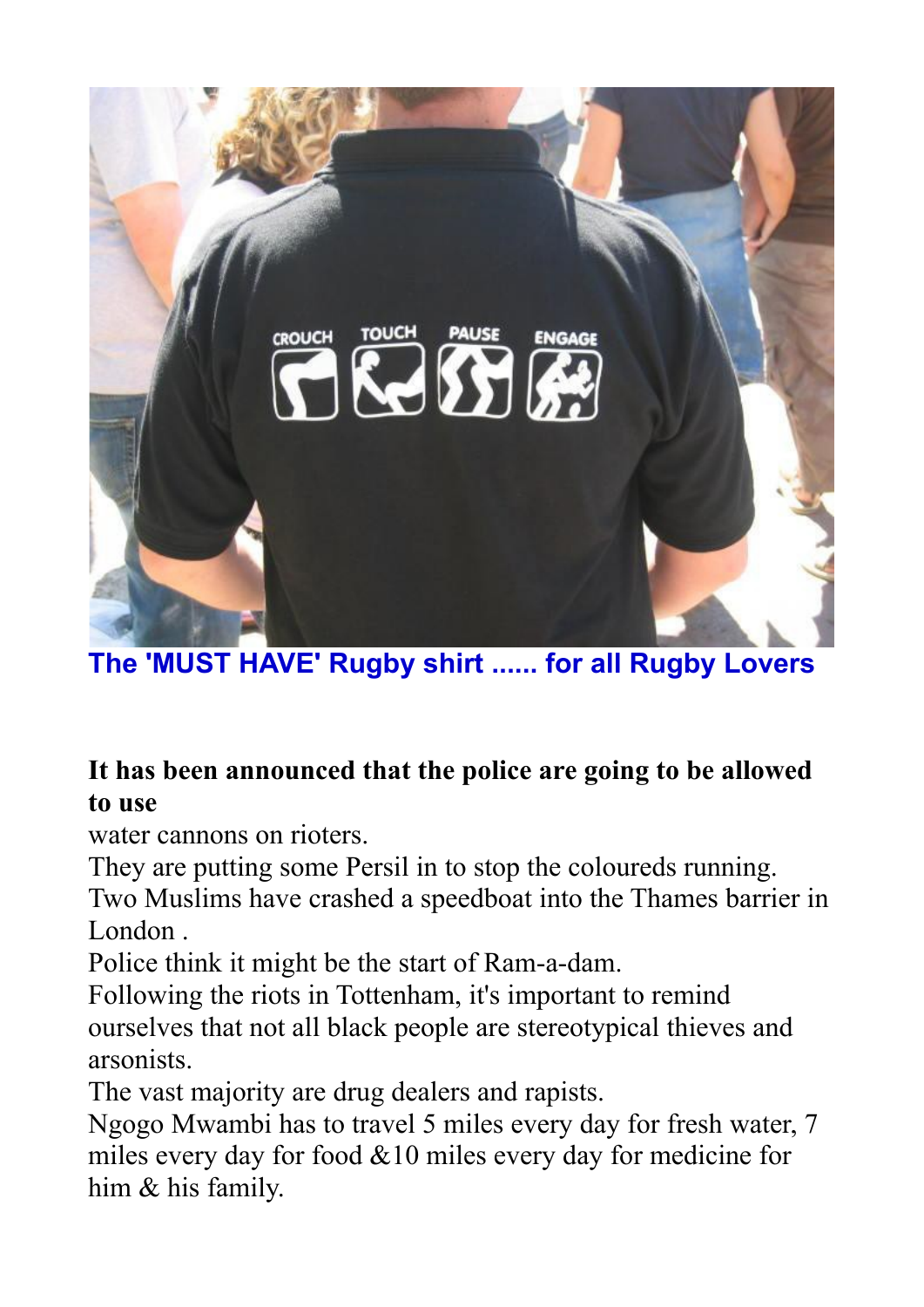This is because the daft bastard and all his mates torched the Peckham Spar, Tottenham KFC and Hackney Medical Centre and now he has to walk to Shoreditch for his breakfast.

Riots in Wythenshawe last month caused over £1 million worth of improvements

Muslims have gone on the rampage in Bradford, killing anyone who's English.

Police fear the death toll could be as high as 5.

Sat opposite an Indian lady on the train today, she shut her eyes and stopped breathing.

I thought she was dead, until I saw the red spot on her forehead and realised she was just on standby.

They've had to cancel the panto 'Jack & the Beanstalk' in Birmingham , Bristol , Oldham, Bradford, Burnley, Leicester, Luton and London :

**Apparently the giant couldn't smell any Englishmen.**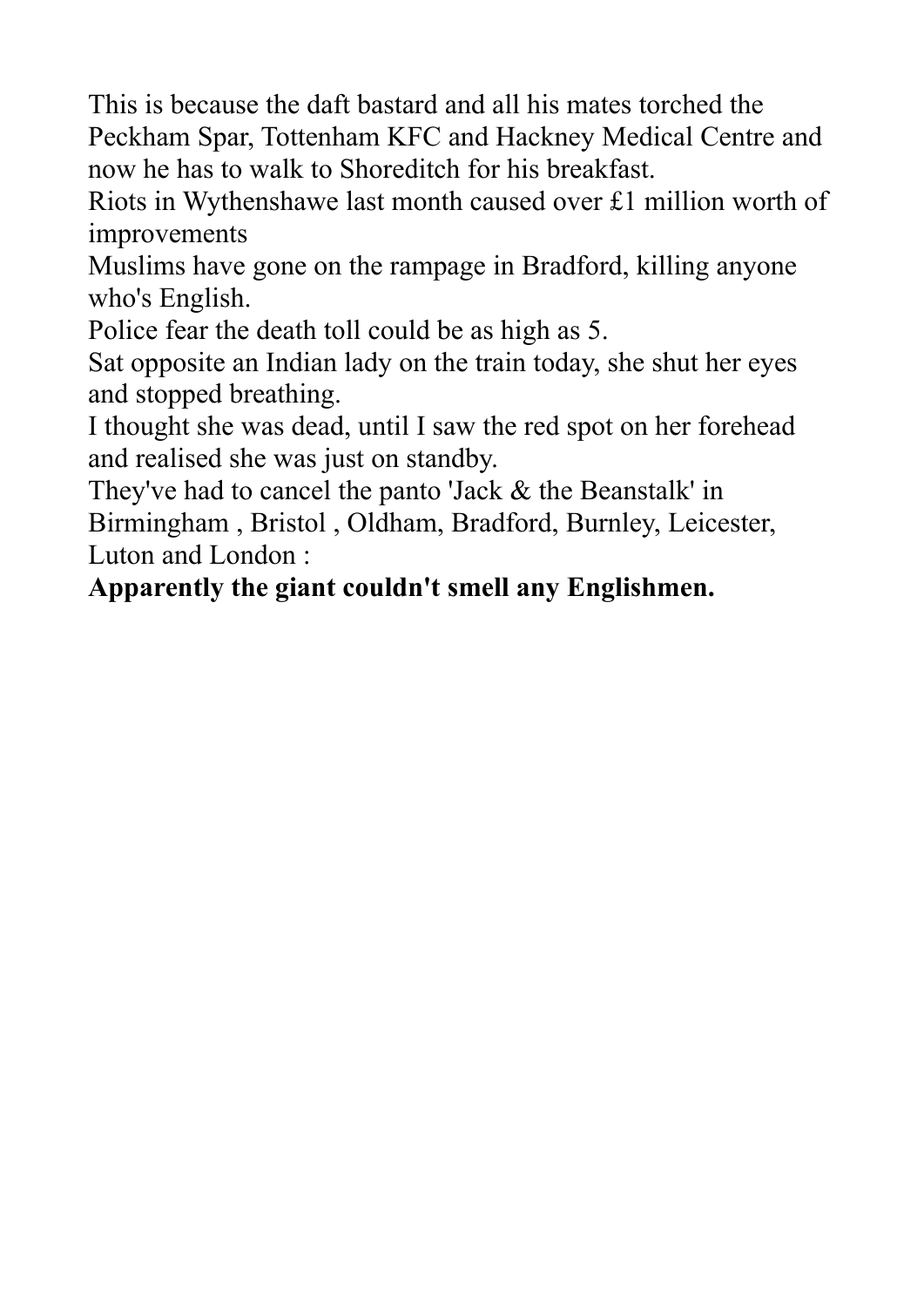# **Cougar sleeping in a tree. King's Canyon National Forest, near Yosemite**



**They look pretty harmless when they're asleep, don't they?**

You have nothing to worry about.

**They prey on younger men…**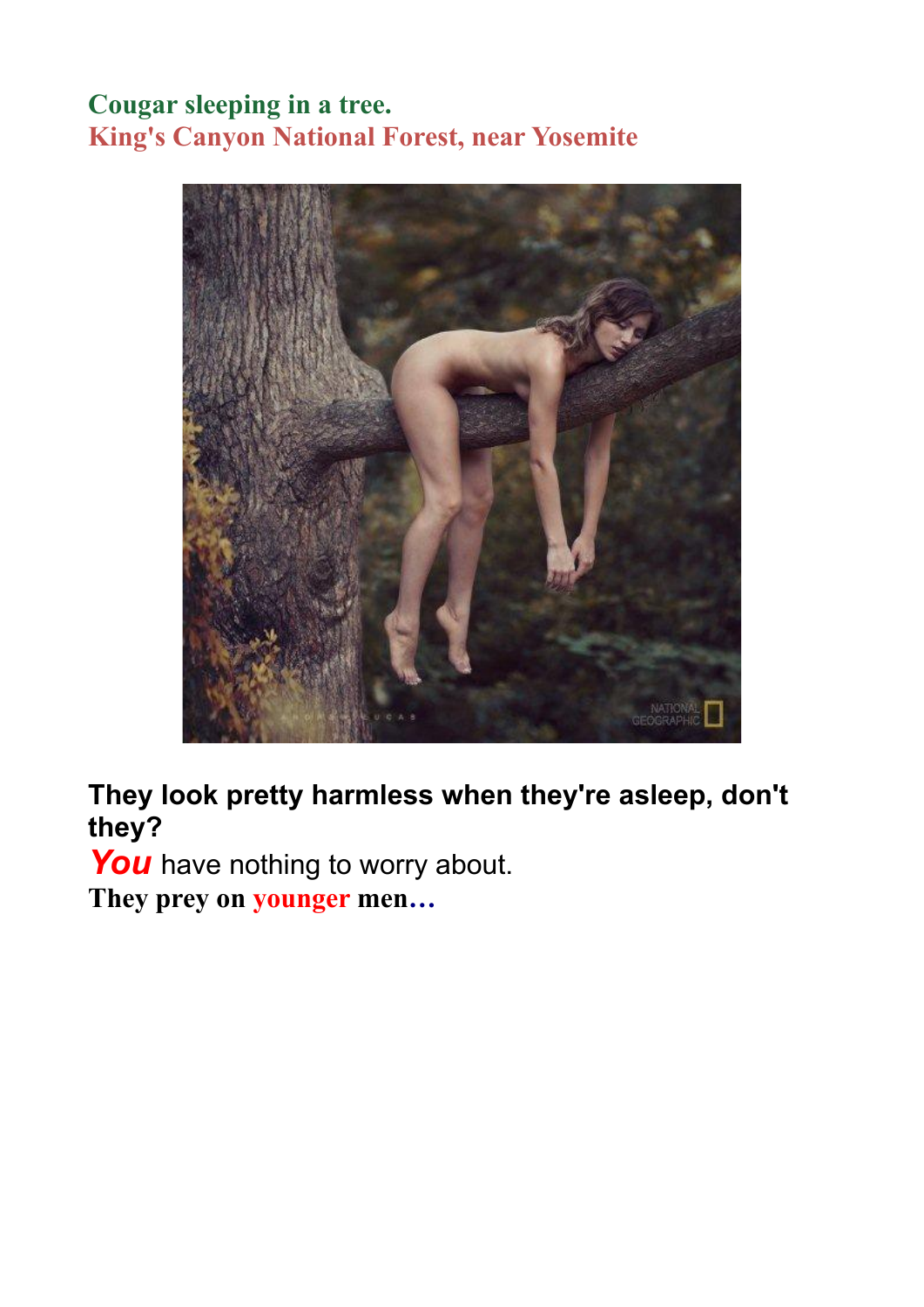**Some guys from Maine dressed their truck up with a guy spread eagle on the roof of the truck.**

**The driver and passenger put on Moose Heads.**

**Down the Maine Toll interstate they went causing about 16 accidents.**

**They went to jail. Maine cops have no sense of humour.**



**It was a romantic full moon when Pedro said, "Hey, mamacita, let's do Weeweechu." Oh no, not now, let's look at the moon!", said Rosita. Oh, c'mon baby, let's you and I do Weeweechu. I love you and it's the perfect time," Pedro begged.**

**"But I wanna just hold your hand and watch the moon.", replied Rosita.**

**"Please, corazoncito, just once, do Weeweechu with me."**

**Rosita looked at Pedro and said, "OK, one time, we'll do Weeweechu."**

**Pedro grabbed his guitar and they both sang.....**

**"Weeweechu a Merry Christmas, Weeweechu a Merry Christmas, Weeweechu a Merry Christmas, and a Happy New Year !"**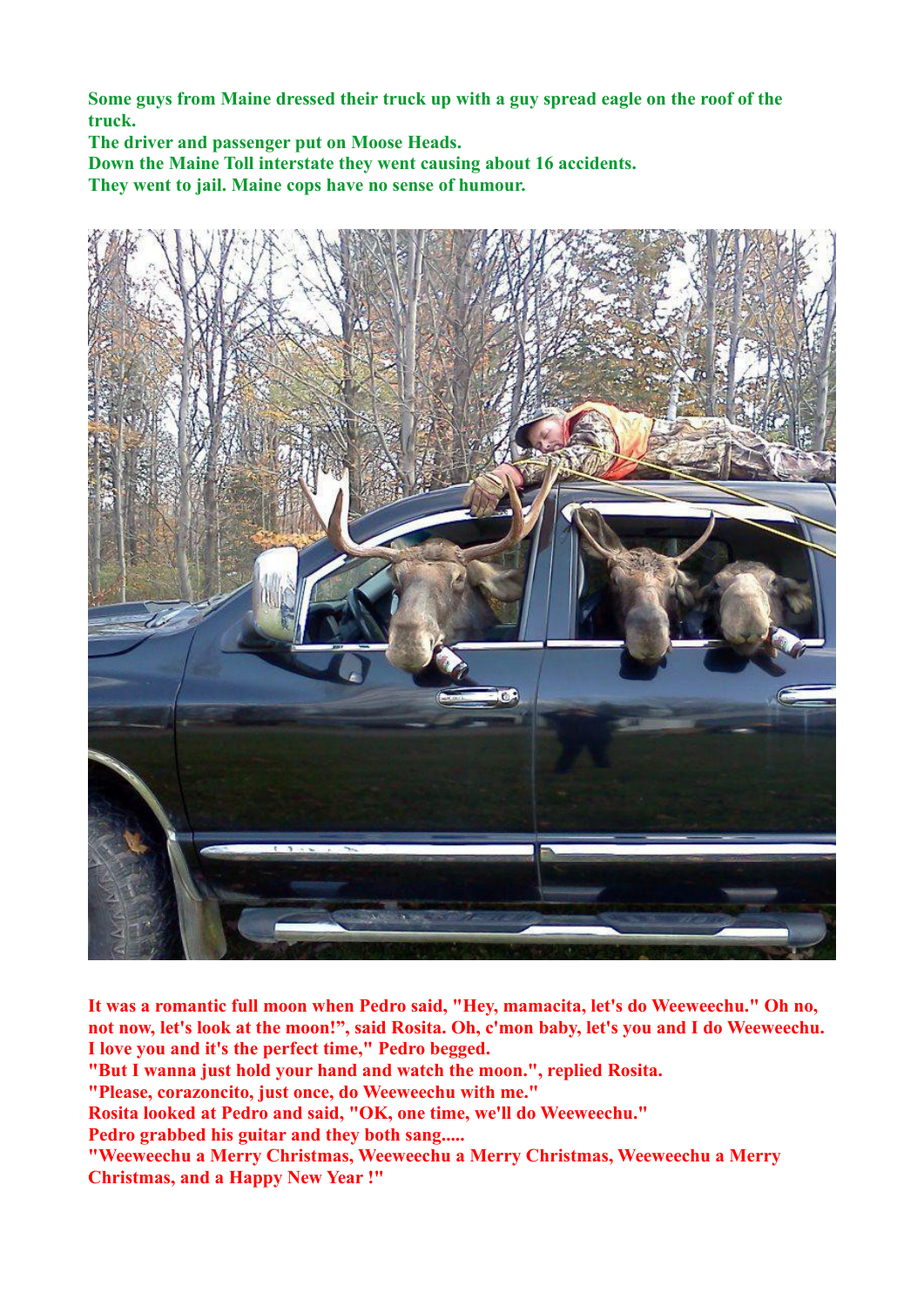**Politically Incorrect**

**In a local sports bar trivia quiz the other night, I lost by one point. The question was, where do women mostly have curly hair? Apparently, it's Africa**

**One of the other questions was to name two things commonly found in cells.It appears that Mexicans and African Americans is not the correct answer**

**I've heard that Apple has scrapped their plans for the new children's-oriented iPod after realizing that iTouch Kids is not a good product name.**

**A new Muslim clothing shop opened here in Lakeland, but I've been banned from it after asking to look at some bomber jackets**

**You can say lots of bad things about pedophiles but at least they drive slowly past schools A friend of mine has just told me he's shagging his girlfriend and her twin.I asked, "How can you tell them apart?" He said, "Her brother has a moustache"**

**Just put a deposit down on a brand new Porsche and mentioned it on FaceBook.I said "I can't wait for the new 911 to arrive!" Next thing I know 4000 Muslims have added me as a friend!!**

**Being a modest man, when I checked into my hotel on a recent trip, I said to the lady at the registration desk ... "I hope the porn channel in my room is disabled." To which she replied, "No, it's regular porn, you sick bastard."**

**The red cross knocked at my door asking if I could help towards the floods in Pakistan . I said I would love to, but my hose only reaches the bottom of the driveway.**

**A family is at the dinner table. The son asks his father, 'Dad, how many kinds of boobs are there? The father, surprised, answers, 'Well, son, there are three kinds of boobs: In her 20's, a woman's are like melons, round and firm.In her 30's to 40's, they are like pears, still nice but hanging a bit.**

**After 50, they are like onions'**

**'Onions?' 'Yes, you see them and they make you cry.'**

**This infuriated his wife and daughter so the daughter said, 'Mum, how many kinds of 'willies' are there?The mother, surprised, smiles and answers, 'Well dear, a man goes through three phases.In his 20's, his willy is like an oak tree, mighty and hard.In his 30's and 40's, it is like a birch, flexible but reliable.After his 50's, it is like a Christmas Tree.' 'A Christmas tree?'**

**'Yes - the tree is dead and the balls are just for decoration**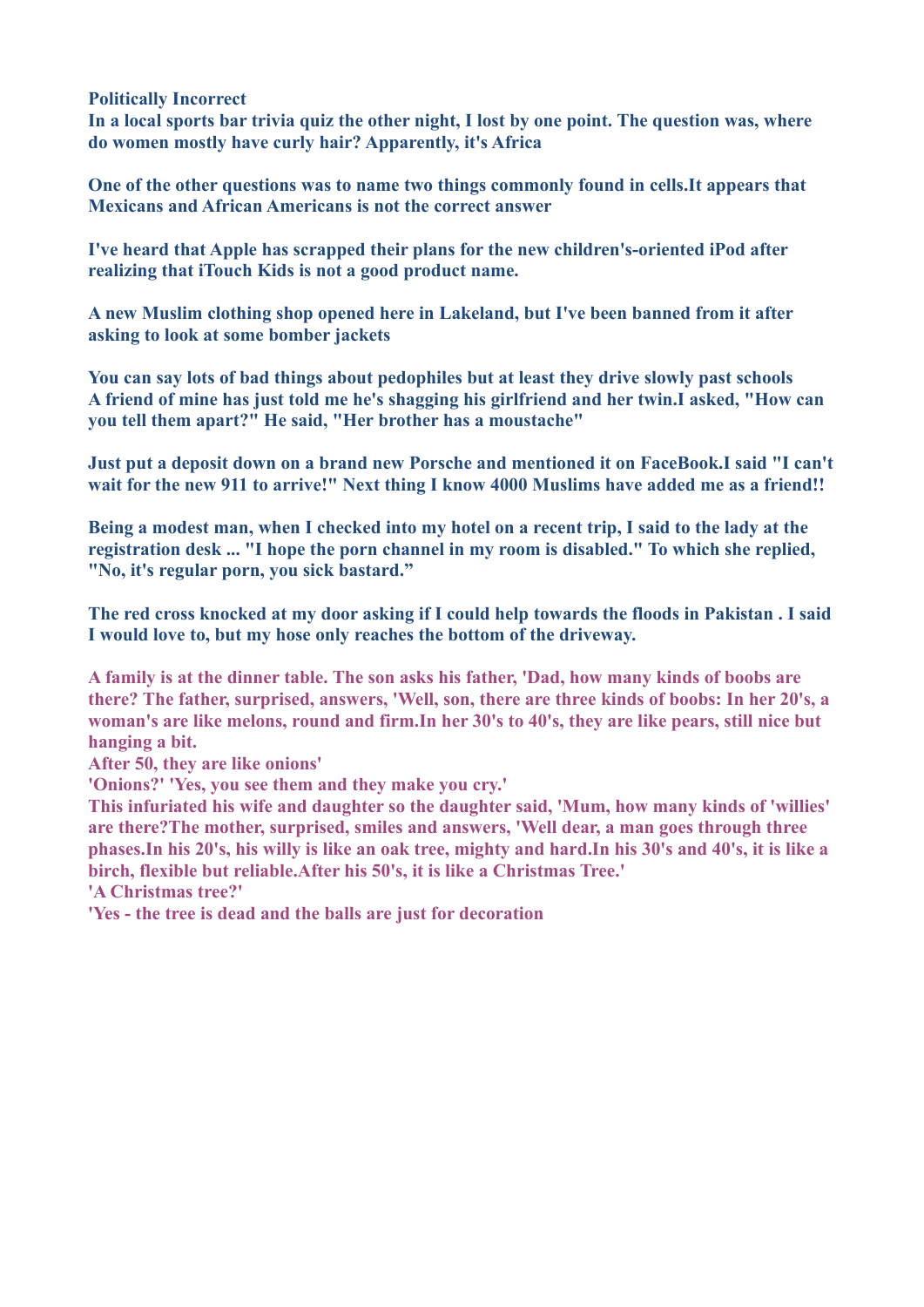

**The above apparently was sent to me by Carpet Burn & I made the remark "you can tell where their marriage is heading"**

**This is brilliant in its simplicity...**

**A. Back off and let those men who want to marry men, marry men.**

**B. Allow those women who want to marry women, marry women.**

**C. In three generations, there will be no surviving Greens.**

**.....I love it when a plan comes together so simply.**